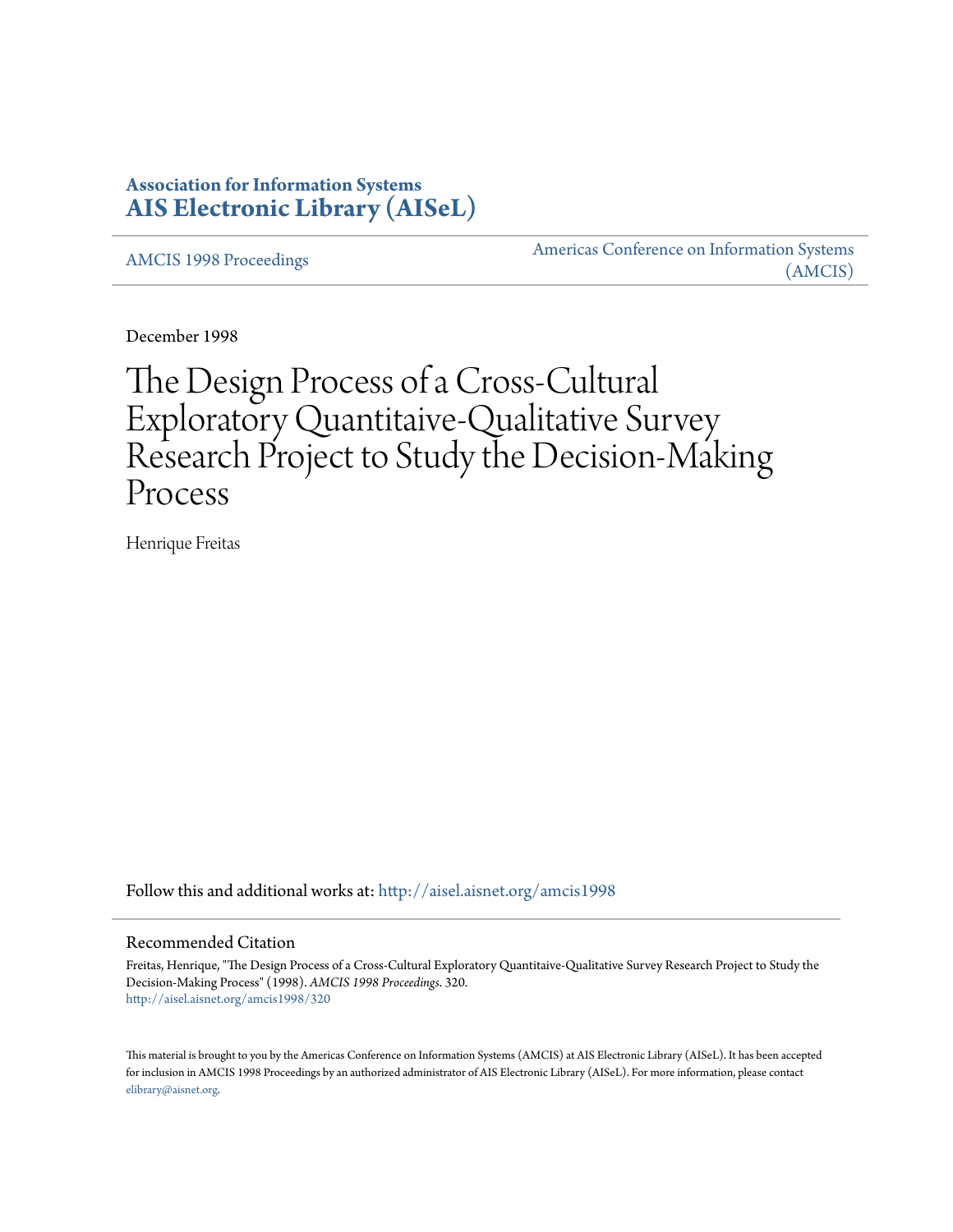# **The Design Process of a Cross-Cultural** *Exploratory* **Quantitative-Qualitative Survey Research Project to Study the Decision-Making Process**

**Henrique Freitas and Research Team**

Associate Professor, GESID - PPGA - Escola de Adm. da UFRGS and CNPq Researcher (Brazil) Visiting Researcher at ISRC, University of Baltimore (USA)

**Research Team**

**João Luiz Becker, Amarolinda C. Zanela,** and **Marie A. Macadar,** Gesid-PPGA, Escola de Administração da UFRGS, Porto Alegre/RS, Brazil **Jean Moscarola**, Irege, UFR Gestion-Université de Savoie, Annecy, France **Milton Jenkins,** ISRC-University of Baltimore, MD, USA

# **Abstract**

*This paper describes the design process of a exploratory cross-cultural and cross-sectional survey to be applied in different countries, aiming to point out the main perceptions of the managers regarding the decision-making process. We present some of the main steps in the beginning of the research process in order to conceive and validate quantitative and qualitative instruments to collect data to our investigation.*

### **Introduction: The Research Project**

The end of the twentieth century has been characterized by the redefinition of lines in the world map, and the emergence of a new global order has profoundly transformed the political and economic relationships among the countries. The beginning of the twenty-first century will be characterized by the intensification of markets globalization, competition, and also cooperation. The **Decision-making Process** field (ALTER, 1996) has, in this connection, aroused much interest in the academic and entrepreneurial communities, and the economic as well as cultural, social and political **globalization** can be seen in the everclose proximity between different continental organizations like EEC, Nafta, etc (THUROW, 1996). The challenge for greater competitiveness has led to *rethinking* international entrepreneurial relationships. Joint-ventures and multinational companies are becoming ever more frequent, with a intensification of international interaction. Such development has brought increasing complexity to the decision-making process.

There is a growing need for making decisions in less time; that is, the decision maker must rapidly assess this complex picture and its consequences. There may be short-term or long-term consequences at social, economic, or political levels. It is also necessary to understand the necessities and logic of decisions, which may vary according to a number of aspects; such as culture, values, and individuals involved. The different countries, with which they relate, may also have an influence on decisions. Against this background – failing to mention, though, the serious political, religious, or other conflicts among nations and their consequent negotiations – it is easy to see the importance of performing studies in this area. How does the decision maker perceive such a process? How does the decision maker's reasoning develop during the decision-making process? What does the decision maker actually think and value during the decision-making process?

A study of this nature also has its practical importance: as two companies from different countries enter into negotiations, the negotiator that is acquainted with such a reference will be favored because of his understanding (and perhaps prediction) of the other negotiator's reasoning, certainly taking advantage of the interaction or, at least, facilitating interaction and comprehension.

By analyzing organizations, SIMON et al. (1987) claim that "the activities carried out in organizations, at their various hierarchical levels, are essentially Decision Making and Problem Solving activities". Decision is the least visible part of the organizations policy; nevertheless, it is their main engine, since it is through decisions that the individuals' ideas, feelings, and ambitions turn into actions. In studying organizations, managers and executives, their information systems, etc., we cannot fail to understand the Decision-making process.

Even if many researchers are working on decision theories, **SIMON's model** (1947, 1997) still is supposed to illustrate very well the decision-making process: his approach is based on the decision maker's limited rationality, which means he fully accepts decisions only tolerable (and does not intend to maximize the utility or even cost minimization). In fact, his model considers the way people decide in situations of complexity, incomplete information, inadequate knowledge, etc. He highlights some important steps (and their characteristics), like identify the problem and its scope; find and collect the relative information; set some objectives; design some practicable alternatives to consider, and evaluate each one, and then make a decision, which will determine some actions and need the adoption of some controls in a way to be sure of the consequences and also to be able to follow and even review the process and to improve the decisions.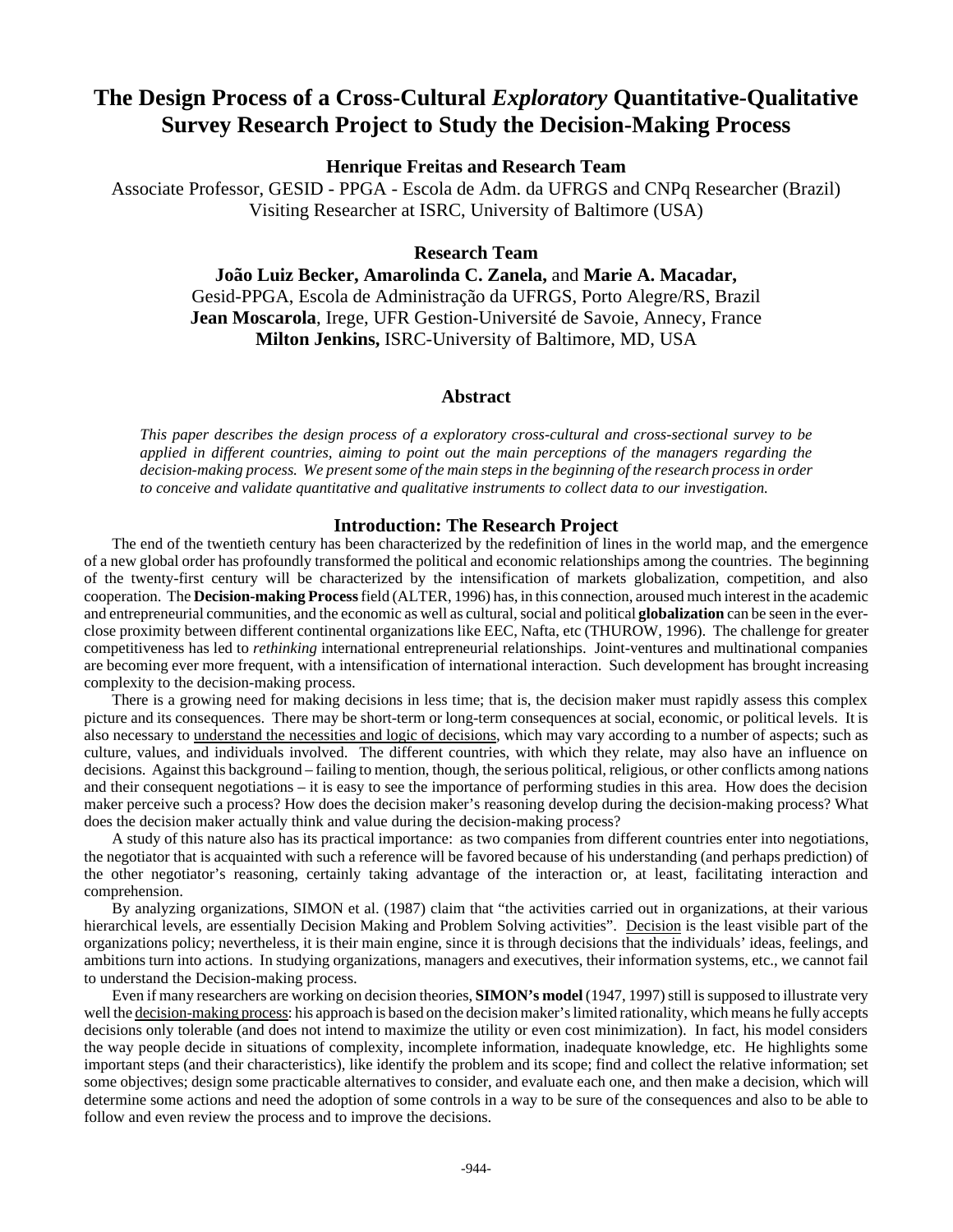Of the many behavioral factors that influence the decision maker, we can emphasize the Individual **Experience** and Characteristics inherent in the individuals (DAVIS & OLSON, 1987) and the origin of National **Culture**. There are several dimensions concerning the National Culture, such as those studied by HOFSTEDE (1991). "Culture is the collective programming of the mind which distinguishes the members of one group or category of people from another". Among these dimensions are the following: hierarchical or power distance, uncertainty avoidance, individualism versus collectivism, masculinity versus femininity, and short-term or long-term orientation. HOFSTEDE also indicates that we can analyze the culture considering several "layers" of mental programming within each person as almost everyone belongs to a number of different groups and categories of people at the same time, like: country, gender, profession, generation, and others.

Based on the literature, we have identified three initial issues or questions on which to base our investigation. They are:

**"The influence of management theories":** in all groups to be addressed (regardless of their national culture or their decisional background), is it possible to identify (even implicitly) common factors, steps, guidelines or insights concerning the way people perceive the decision-making process, especially if we take the SIMON's 'limited rationality' model of decision making as a reference?

**"The variation of national culture":** can the cultural differences account for deviation of the considered or outlined decision model? Will this variation influence the perception they have of the decision-making process?

**"Variation related to the decision-maker's individual background":** is the effect of cultural differentiation further enhanced by individual background as represented by situations of responsibility in decision?

#### **Objectives and Methodology**

The overall **objective** of this study is to identify the potential decision-makers perception of the decision-making process in different countries or regions in cooperation, verifying whether such variables as the origin of National Culture and individual background influence the decision making model. After had defined the subject, main research design and questions, the especific goals in a first phase are:

- To conceive a set of data collection instruments that allows to identify the perception of decision-makers about decisionmaking process at different countries or regions, considering the research questions.
- To verify the validity and the reliability, at local level, of the data collection instruments.
- To develop and apply a method to define the best sequence to present different quantitative-qualitative instruments to the respondents.

A second phase will allow us to collect data from Brazil, France and USA, and then procede all qualitative and quantitative data analysis, to have then the results and analyze the implications of such a project, expecting have defined some decisionmakers profiles, as well as have available a decision-making database concerning people from the three countries.



#### **Sample and Tools**

In order to apply the set of tools for quantitative and qualitative data collection characterizing a survey (GRAWITZ, 1993; FOWLER Jr., 1993), MBA students are being invited to participate in the research, as well as professionals working in organizations. Data from about 70 to 100 people are expected to be obtained from each country (non probabilistic sample).

Three different types of tools are being applied to these groups: open-ended questions about decisionmaking process, a case study, and closed questions concerning decision and cultural aspects and also demographical data. These tools are Protocols for Data Collection in order to standardize their application. The protocols comprise interrelated question sets that will allow us to obtain the decision-makers perceptions of certain aspects.

In the **first** tool, open-ended questions should be answered, according to a Protocol of Words Association

and another of Sentence Composition. The participants will be acquainted with a certain context and required to issue perceptions inherent in the decision-making process: verbs (action), adjectives (qualities), a decision report. The **second** tool seeks to complement the data collection undertaken with the previous tool. It comprises a 'case' (10-15 lines text) that involves the respondent in a given decision situation to which he should propose a written solution. Thus, the protocols already used will receive additional information that will lead to a greater understanding of the problem. In such analyses, we make use of content and lexical analysis techniques (KRIPPENDORFF, 1980; GRAWITZ, 1993; BARDIN, 1996). The **third** tool concerns closed questions, making use of a Protocol of Attitude and Opinion Scales about Decision and Culture and another one with sociocultural and demographical measures.